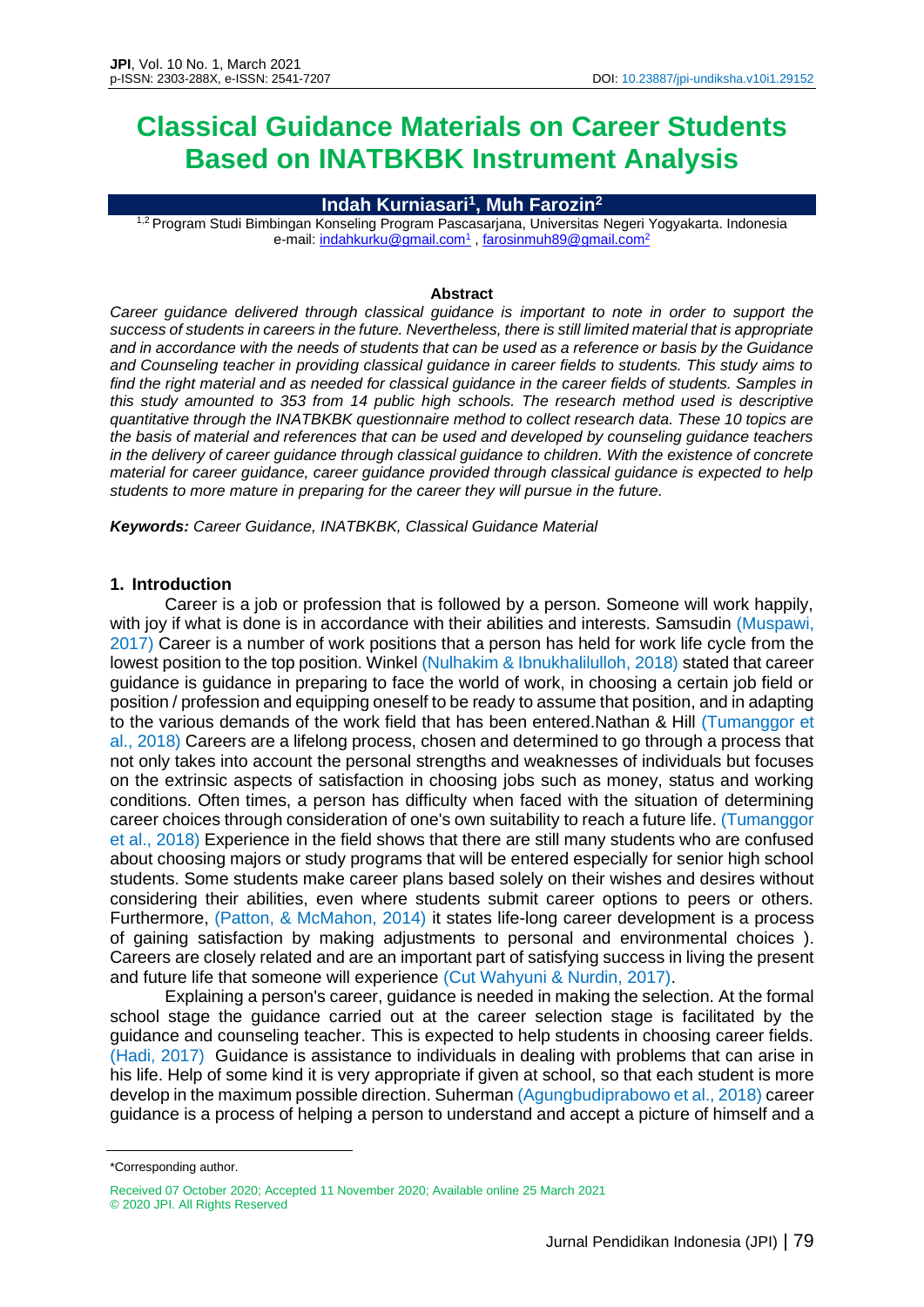picture of the world of work outside of himself, bringing that image of himself together with the world of work so that in the end he can choose a field of work, enter it and build a career in that field. In line with the above opinion career guidance is a type of guidance that tries to help individuals solve career problems, career guidance is focused on helping students understand their potential in order to develop their career life and be able to understand their role as workers and how the counselee can integrate his role as a worker with other life roles, for example his role as a family member and other things.

Formal school stages to help individuals determine career choices through career guidance, one of which is carried out during junior high school. Freud (Saputro, 2018) adolescence there is a developmental process including changes related to psychosexual development, as well as changes in relationships with parents and their ideals, where the formation of ideals is a process of shaping future orientation. Adolescence is a period of transition or transition from childhood to adulthood. Junior high school students need services and direction from career guidance and counseling in order to be able to develop optimally and be able to organize their future well in career choices. During early adolescence, students become increasingly aware of their own interests and abilities, as well as their values, and they argue that this self-awareness is the key to career growth in early adolescence.(Gantina, 2015) explains that the Super theory states that the career development of students in junior high school is at the sub-stage of capacity and begins to enter the career exploration stage. At this stage, students have high curiosity and try to explore and consider various career information (self-potential, high school, and information on the world of work).

(Keumala et al., 2018) The most dominant stage of career growth in primary schoolaged children is the development of fantasy, interest, and career ability. Super career growth is designed for future planning, enhancing personal control over individual lives, developing awareness of the importance of school achievement and work, and gaining a competent work attitude. In accordance with the Super scheme at the stage of growth, the child will go through various learning activities experiences when developing greater selfawarenes. (Hermawan & Farozin, 2018) Career exploration is important because it selects goals and flows to achieve future goals so that learners can make career decisions appropriately according to their interests and talents. Adiputra (2015) explains that in the phase of students entering junior high school or adolescence, good career guidance is needed for students, the goal is that students can plan careers by understanding their potential and their interest in a job. Furthermore, Adiputra explained that career information at junior high school is for the development of interest and value towards guidance at this age, namely how students can develop their interests, how students can develop their interests and values.

Continuing the explanation about careers, the delivery of counseling guidance that is applied in formal schools is one of which is done at the junior high school stage. The delivery of career guidance and counseling information will be more effective if it is done classically because with a lot of material it can be conveyed to students / large audiences quickly and evenly. One of the good discussions to pass on is about the career he will choose. Guidance and Counseling services in schools that are most often carried out are classical guidance, which is a strategy for guidance services provided to students through a face-to-face process with students in the classroom on a scheduled basis and contained in programs compiled by the Guidance and Counseling Teacher. (Fandini & Purwoko, 2018) Classical information service strategy as one of the strategies in the Counseling Guidance service has the aim of launching service activities that can develop student potential or achieve developmental tasks so that they can achieve educational tasks. (Mukhtar et al., 2016) suggest that classical guidance is a service provided to students in a number of class units between 30-40 people through classical activities that are presented systematically, are preventive in nature and provide self-understanding and understanding about other people who are oriented towards learning, personal, social, and career with the aim of providing accurate information and can help individuals to plan decision-making in their lives and develop their potential optimally. Furthermore, it is conveyed that career guidance can be provided properly using classical guidance. (Mulawarman et al., 2020) classical guidance must be made as attractive as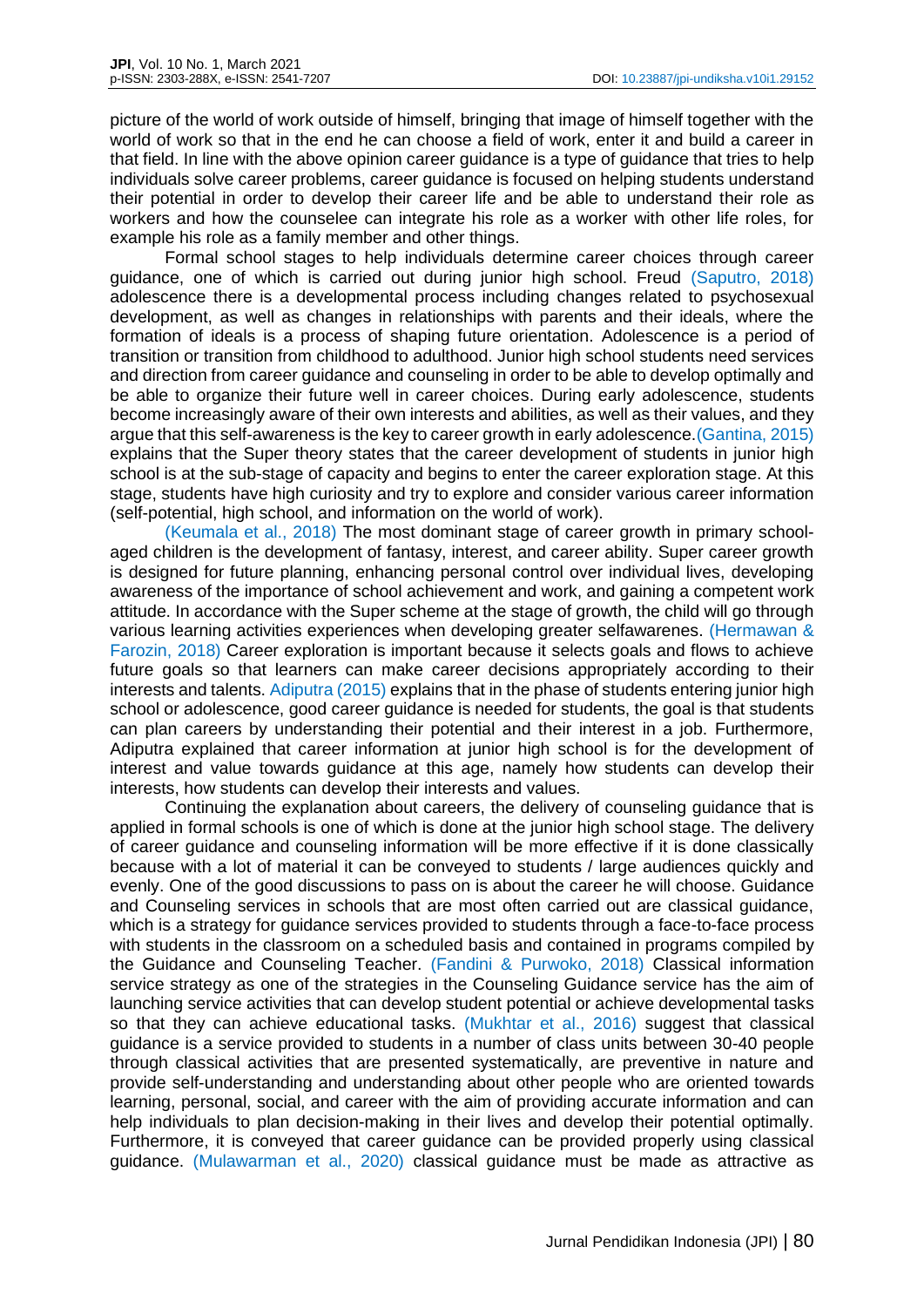possible, it is not only the material that needs attention, but the method / method of delivery must also be efficient.

(Saifuddin et al., 2017) Since adolescence someone has faced with choosing and preparing oneself to carry out a job or career because of work or career a person determines various things in lifeTalking about careers and classical guidance in the selection made by individuals. The researcher determines the main reference material for the standard reference of counseling through classical guidance. In line with this statement, Suherman (Andriati et al., 2020) suggests that individuals (adolescents) will experience problems in his career if the individual is in one of the following conditions; 1) broad knowledge about themselves but narrow about the world of work, 2) narrow knowledge about themselves but broad knowledge about the world of work, 3) narrow knowledge about themselves and the world of work, and 4) broad knowledge of themselves and the world of work. This is in line with the suggestion (Lestari, 2017) Career problems that occur at adolescents are usually concerned with choosing the type of education, which leads to choosing the type of work in the future. This issue is important to pay attention to in connection with the many confusion that adolescents experience in determining their career direction. Not only that, career indecisiveness in adolescents will result in the maturity level of personality development. Trisnowati (2016) argues that the lack of information related to education, position or occupation that matches the ability of students is also one of the obstacles for students from not making proper career decisions. The results of research conducted by Lestari (Agungbudiprabowo et al., 2018) in adolescents who have graduated from high school indicates that 33% of students are on vocational identity status achievement (identity achievement), 18% of students have moratorium identity status (postponement identity). As many as 19% of students are on foreclosure identity status (identity revocation) and the remaining 34% of students are on diffusion identity status (spread identity) especially in terms of career planning. Guidance and counseling roles needed in schools to answer these problems, one of which is by providing information through classical career guidance with good material.

(Nuranisa & Wiyono, 2018) classical guidance services can be done, but they are not effective due to a lack of motivation from the students' side to participate in these activities Ideally, in determining the classical service material to be provided, it is compiled by considering the students' assessment. (Pristanti & Farozin, 2018) Classroom guidance was part of basic services. Classroom guidance could be used as a strategy in providing social class guidance counseling and counseling services to preprogrammed learners who are composed of guidance and counseling teachers. Guidance and counseling programs were prepared based on the analysis of the need assessment. The standard types of standard need assessment tools currently available are "Alat Ungkap Masalah" (AUM), Checklist of Problems (DCM), Developmental Task Inventories (ITP), and other developed instruments. Each instrument had their own weaknesses and advantages. DCM only reveals problems that occur to students, AUM only reveals problems regarding learning, as well as ITP which only shows the percentage of development between one student and another so it is a little confusing in formulating student needs regarding the topic of classical guidance. Therefore, researchers want to use standardized instruments to reveal students' needs regarding classical guidance material topics in the field of career guidance and counseling services, namely the instrument needs assessment of classical guidance topics in the field of career guidance and counseling services (INATBKBK) which has been developed by previous researchers who will more effective because it immediately reveals what students need.

This study aims to find topics and sub-topics of classical guidance material in the career field that suit the needs of students so that they can contribute scientifically in the development of career guidance and counseling. The urgency of this research is considering that the preparation of material in the field is still varied and in the field, material topics are needed as a reference as a basis for teachers in providing classical guidance services in the career field, with this research it is hoped that it can produce topics and sub-topics of classical guidance in the career field in junior high schools. who will be used as junior high school guidance and counseling teachers in providing classical services in the career field according to student needs.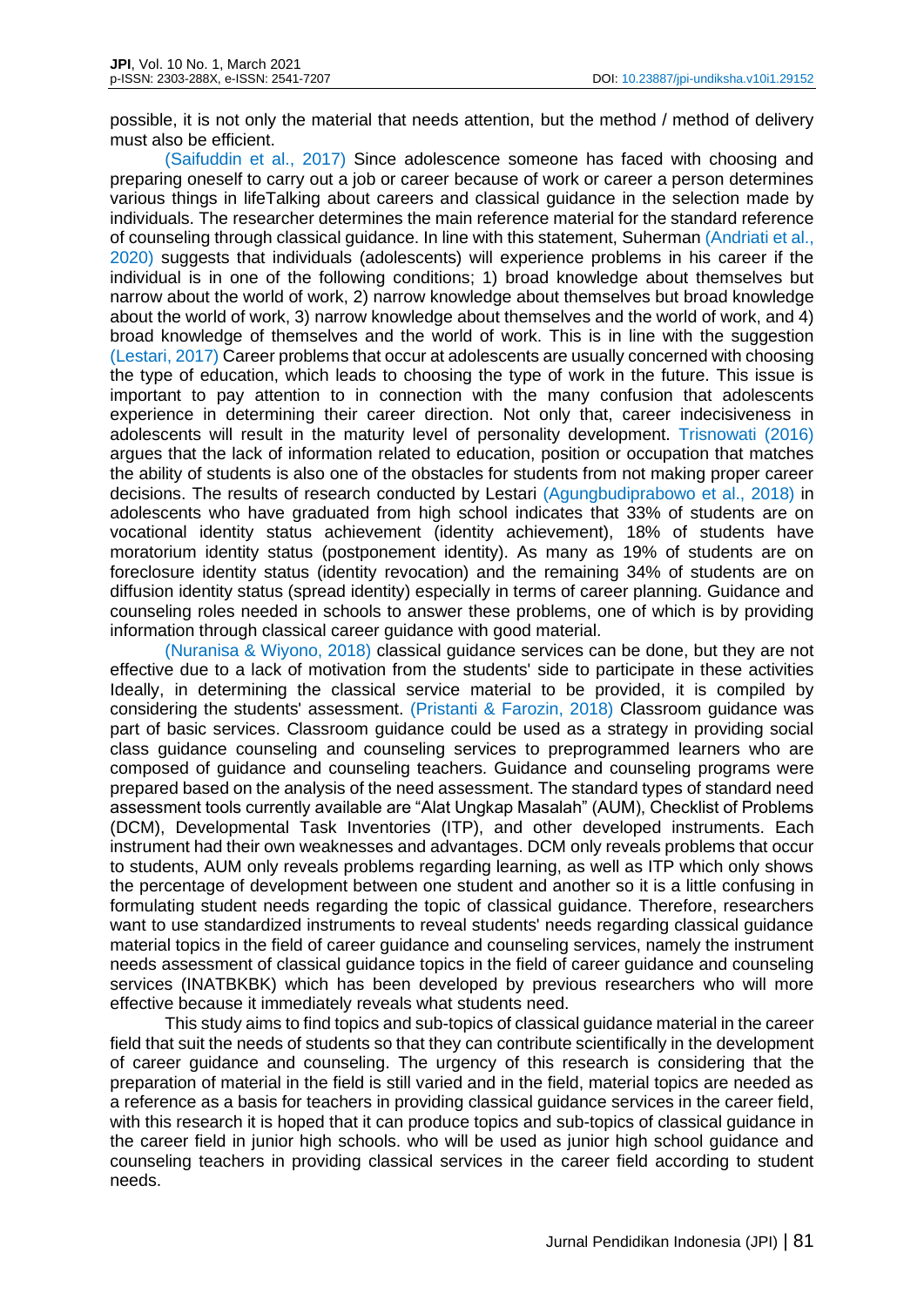## **2. Method**

The research method used is descriptive quantitative through the INATBKBK questionnaire method to collect research data. The Need Assessment instrument is one way or method to find out the difference between the expected conditions and the existing conditions. This instrument has passed the validity and reliability analysis of guidance and counseling experts and practitioners with an average face validity assessment of 77% or 0.77. The content validity using the Aiken formula obtained 0.83, and the reliability using the Alfa Cronbach formula was obtained 0.93 so it revealed that this questionnaire was good for use in research. The benefit of this instrument is that students get topics and sub-topics according to their needs. In the INATBKBK questionnaire, students were asked to determine the level of need for 34 statement items relating to the topic of classical career guidance.

The total population of grade VII students in Yogyakarta City State Junior High School, amounting to 3031 students, sample in this study amounted to 353 students of SMPN from 14 schools with A accreditation in Yogyakarta. The sample size of 353 respondents was determined from the targeted population (3031) using purposive technique with Slovin formula. Then the technique of proportional stratified sampling hired to select respondents from each of the 14 secondary schools in Yogyakarta. The research was carried out on February 4, 2019 - March 1, 2019 in class VII at Yogyakarta City State Junior High School for the 2018/2019 academic year.

The analysis technique in this research is according to the instructions contained in the INATBKBK instrument manual with the following stages: (1) Calculating the total number of respondents' choices using Microsoft Excel, (2) Writing down the student's answers according to typing one of the checked answer options, namely SMBT, SMKT, SMT, MBT, MKT, MT, KMBT, KMKT, KMT, OR,TM, (3) Typing the formula listed in the manual, (4) Pulling the formula (drag) from top to bottom, (5) Typing the formula =  $SUM$  (respondent's score 1: last respondent's score) on each item item. That is, the scores are added from the first respondent to the last respondent on each item, (6) Determining the priority scale of the needs for the topics and sub-topics of classical guidance in the field of career guidance and counseling services at the highest number, (7) The score that reaches the highest value is indicated by in blod or in bold, (8) the 10 highest scores on the priority criteria were selected to be the topic of classical guidance services in career fields.

#### **3. Result and Discussion Result**

## Based on the results of research that has been done by filling out the Instrument Need Assessment Questionnaire for Class VII Classical Classical Guidance (INATBKBK) at Yogyakarta City Junior High School, from 34 topics in the INATBKBK questionnaire, 10 topics of good field classical guidance service material are needed by students for 1 semester. Material that is good and in accordance with the needs of students is presented in table 1 below.

| No.<br>Item | <b>Topic</b>                                     | <b>Sub Topic</b>                | <b>Service Topic</b>                                                                                    | <b>Total</b><br><b>Skor</b> | informaton |
|-------------|--------------------------------------------------|---------------------------------|---------------------------------------------------------------------------------------------------------|-----------------------------|------------|
| 4.b         | Understanding self- Understand self-<br>efficacy | efficacy in career<br>selection | Recognize abilities, 1586<br>interests and<br>personality and<br>direction<br>career trends /<br>ideals |                             | Priority   |
| 29.a        | Talent in<br>improving<br>academic<br>skills     | Knowing the talents<br>you have | Talent interest in<br>me                                                                                | 1562                        | Priority   |

**Table 1.** Topic Classical Career Guidance for Class VII SMPN Students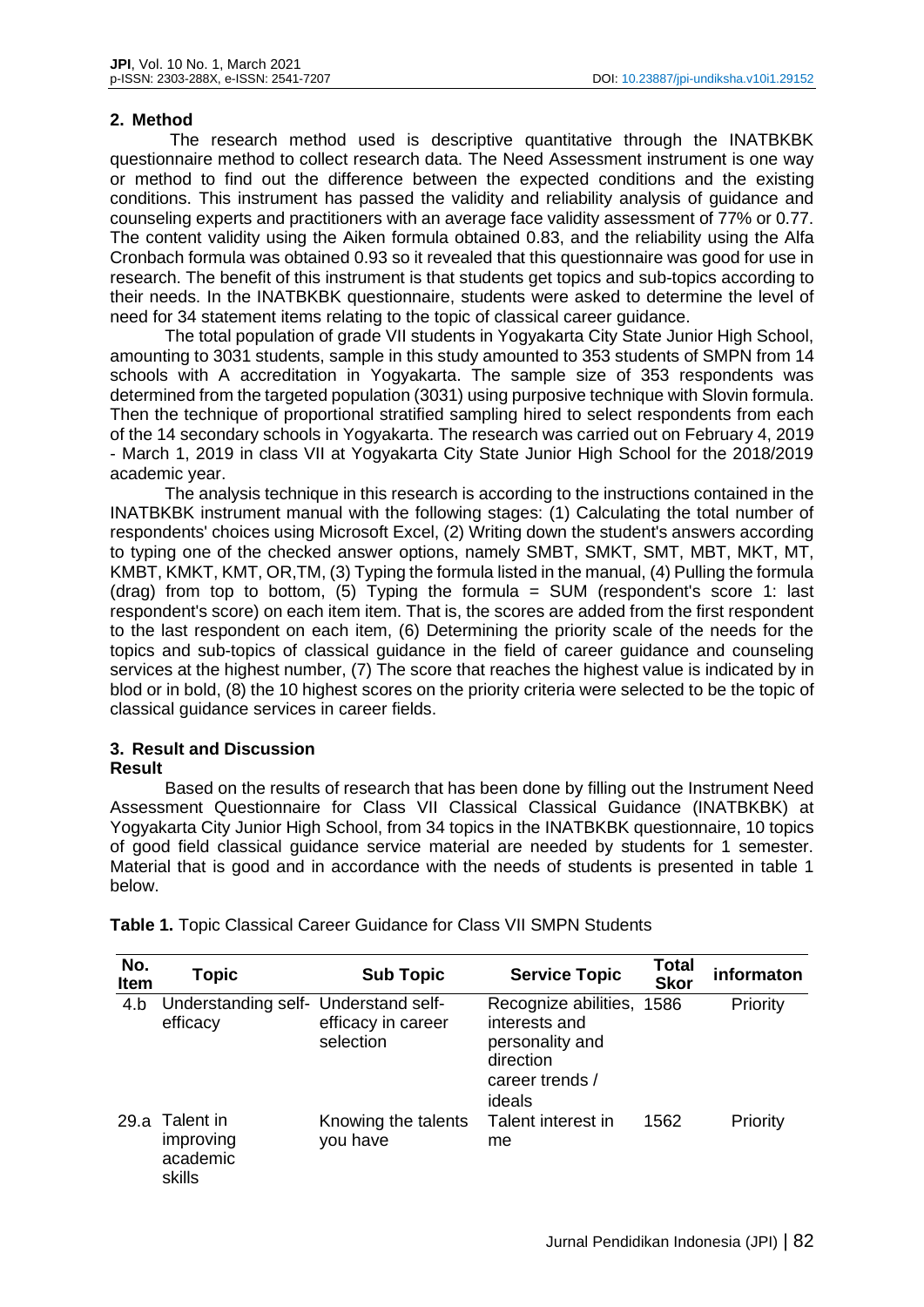| No.<br>Item | <b>Topic</b>                                                 | <b>Sub Topic</b>                                                               | <b>Service Topic</b>                                    | <b>Total</b><br><b>Skor</b> | informaton |
|-------------|--------------------------------------------------------------|--------------------------------------------------------------------------------|---------------------------------------------------------|-----------------------------|------------|
| 27.e        | Have an interest in<br>improving non-<br>academic            | Understand the<br>benefits of having<br>skills                                 | My work skills                                          | 1547                        | Priority   |
| 30.d        | The journey of<br>human life in<br>planning a career         | Understand career<br>planning goals                                            | My career plan                                          | 1542                        | Priority   |
| 5.d         | Understand job and<br>career information                     | Understand the<br>difference between<br>work and career                        | Know the difference 1538<br>between jobs and<br>careers |                             | Priority   |
| 5.a         | Set the time for<br>the desired<br>education and<br>career   | Applying the way of<br>building free time                                      | Get to know<br>extracurricular<br>activities at school  | 1535                        | Priority   |
|             | 34.a Reaching for<br>career goals in<br>the future           | Cultivate career<br>goals                                                      | My future career<br>goals                               | 1535                        | Priority   |
|             | 28.c Adjust academic<br>skills in choosing<br>a career       | Apply an effort to<br>match skills in<br>choosing a<br>career                  | Understand<br>my academic<br>skills                     | 1533                        | Priority   |
|             | 19.b Overcome problems Understand the<br>in career selection | conditions that create to career choice<br>problems in career<br>choice        | Identify the barriers 1530                              |                             | Priority   |
| 5.d         | Understand job<br>information<br>and career                  | Understand the types Get to know the<br>of professions in the<br>world of work | types of professions<br>in the era millennial           | 1525                        | Priority   |

Based on the results of the questionnaire analysis that has been filled in by the research sample, it was found that ten topics were good and in accordance with the needs of students which could be used as a basis for being able to develop material in classical guidance in career fields for SMPN students throughout Yogyakarta City. The first material that can be used as a basis for making material on the topic of understanding the abilities of each student, on this topic requires students to recognize the strengths and abilities that can be developed and come from themselves. Sub-topics that must be understood by students are about the abilities possessed by themselves being able to be adjusted to the career choices in the future. Service topics that can be used by the teacher include the introduction of abilities, interests and personalities that have a tendency to be career choices or student aspirations.

The next topic discussed in making material about talents can improve academic abilities that will support student careers, sub topics discuss students starting to explore and must be able to know consciously about their talents. The next topic concerns the interests and talents of students' skills outside of non-academic skills which will be of good use in determining the career and goals to be chosen. The ambiguity of the topic about the importance of career planning from an early age to find out the goals and career desires that will be undertaken in the future. The next topic is about information about careers, knowing the differences between jobs and careers to be undertaken. Topics that are no less important are about time management regarding education with the career that students want, how to do things that can support careers in their spare time, by doing extracurricular activities outside of school which might later become a student career choice.

Other material topics are about ways on how students can achieve the career goals they want in the future, how to grow and improve their career aspirations in the future. Students are able to realize academic skills so that they are able to adjust to the choice of career that will be carried out in the future, students are able to apply efforts to adjust skills in choosing a career. The follow-up topic is how students are able to overcome the problems they will face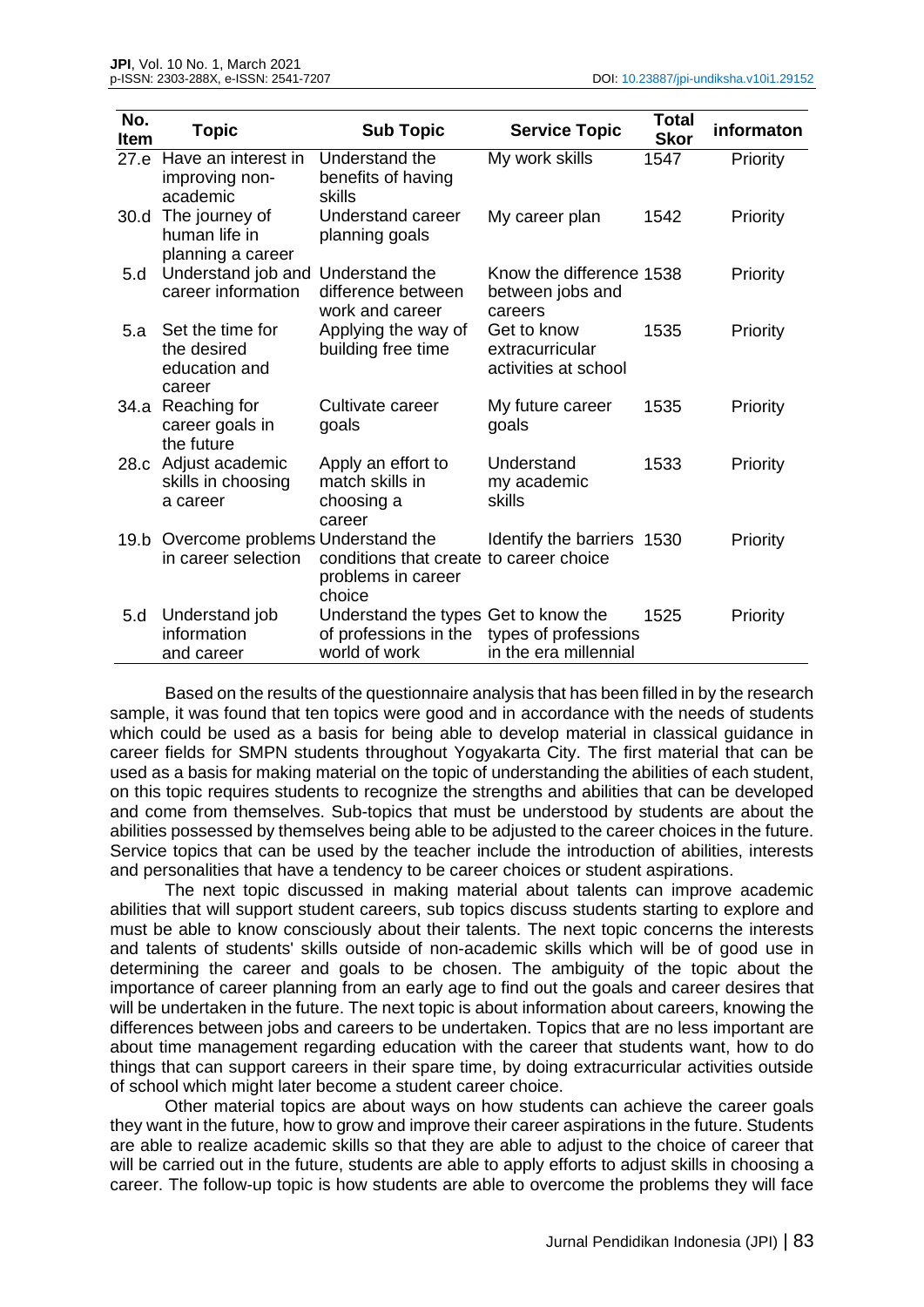in their future career choices; students are able to consciously understand the conditions of problems that will arise in career choices. Finally, the topic that must be studied is to understand carefully and detail job and career information, students are able to understand the types of professions at work, students are able to identify the types of work in the millennial era. These ten topics are material that is appropriate and best given to the age of SMPN students in career guidance.

## **Discussion**

Classical guidance material in the field of career for class VII students of SMP Negeri Yogyakarta was developed by selecting the top 10 topics from the analysis of instrument needs assessment, the topic of classical guidance in the field of career guidance and counseling services, then the 10 highest topics were developed into service topics. The total of 10 materials is based on the equivalence of classical guidance that can be carried out for one semester, namely considering the effective school days where the school has 20 effective weeks in one semester to provide classical services in personal, social, study and career fields. So that 2 semesters of classical guidance in the career field require 10 service materials delivered during one hour of subjects a week (40 minutes for junior high school students).

About character education. Based on the research results, there are 10 materials that can be used as a basis for guidance using modeling techniques in career guidance for SMPN students. Counseling guidance using a casical model is considered to be very effective in conveying career knowledge to students. With this material, it is hoped that it can maximize the career guidance of SMPN students so that students do not hesitate to pursue a career because they have been given career guidance and students are able to find out and develop their abilities so that they can be pursued into jobs and careers that students will undertake in the future.

The results of this study are related to a review of previous research literature which suggests the importance of career guidance and guidance through classical methods which are good for delivering careers to students and the importance of development as a basis for delivering career guidance through classical guidance methods. In line with this statement, (Hasana, 2017) Based on the results of data collection related to needs development of educational teaching materials Project Based Learning based character shows that most of the SMP in the city of Semarang stated there was not yet specific teaching materials related to character building. Existing teaching materials so far it is still related to the guide implementation of character education issued by the Ministry of Education National year 2011. Secondary School First in the city of Semarang in general does not have specific teaching materials. Teachers in providing material about character education usually take from character education manuals, the internet, and literature books on character education in providing material related to character education in addition to habituation activities that have been routinely carried out. A special guide or teaching material is needed that can be used by teachers in integrating character education in schools. The results of this study are in line with this research, where there are no specific teaching materials related to classical career guidance. Muya (Pristanti & Farozin, 2018) revealed on the Evaluation of the Implementation of Basic Social-Social Services at SMP Negeri 1 Yogyakarta stated that at the planning stage of the basic social-private service program, the counselor undertaken the needs assessment of basic personal- social by using ITP (Inventory development task) in the form of a series of statements about a condition that may occur to the respondent / student However, Teacher guidance and counseling experience barriers in analyzing inventory development tasks. Teacher guidance and counseling also have difficulty in developing the topic of classroom guidance services in the field of social counseling and guidance services. Therefore, researchers are interested in conducting related research classical guidance materials on career students in smpn based on inatbkbk instrument analysis which can be used by guidance and counseling teachers when doing classical guidance in career fields

(Nurlela & Surtiyoni, 2020) The obstacles of students in planning their careers are dominated by internal factors, which are related to the understanding of their abilities. While external factors that affect students so that the difficulty in choosing a career caused by conflict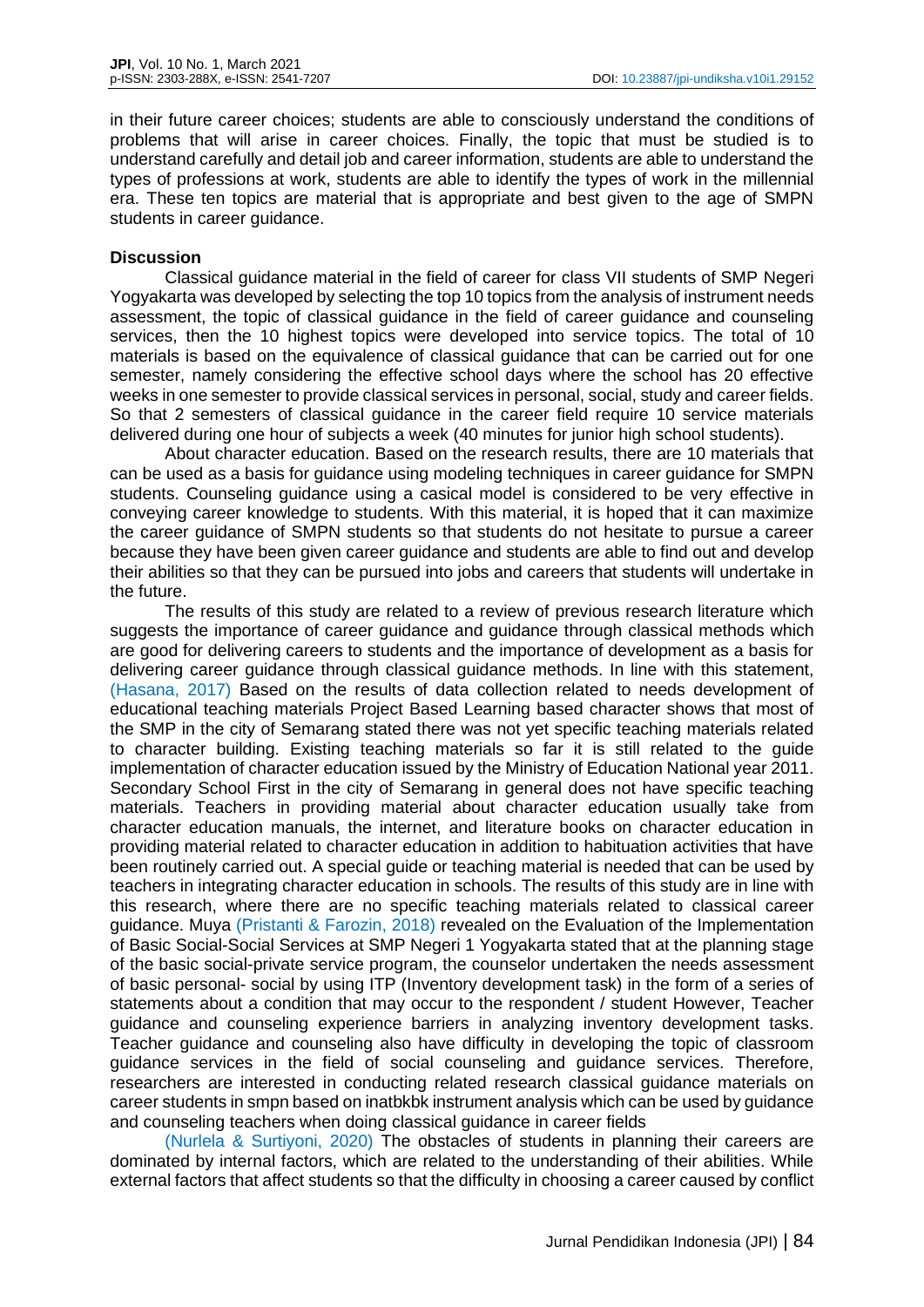between lifestyle demands with the ability to adapt to changes in lifestyle. This study recommends In the context of the development of knowledge, especially in the field of counseling guidance, it is expected that there is research related to obstacles and solutions to career planning for students. This research can also be used as a reference material to produce updated research results that are relevant to career obstacles. With the latest research will provide a reference to the differences from this study with further research. For research counseling teachers, this research can be used as material for implementing counseling and guidance service programs, especially in the field of career service. (Akhsania et al., 2020) These findings recommend the students to improve their career decision making using career guidance and counseling strategies in form of various alternative services, such as career counselling services, group guidance, classroom service, and even support from other parties.(Gendon, 2008) describes the need for material development to become a basis and reference in making developments for curriculum preparation and evaluation of BK programs, including in providing services and career guidance to students. Service regarding career information is very good provided to students.

According to a consistent body of research, this study is designed to explore the contribution of career decision self-efficacy, locus of control, academic self-esteem, personality traits and parenting support for prediction of career doubt among adolescents. Career control location, academic self-esteem and neuroticism were significant predictors of career doubt. The main results are discussed in the context of their relevance for counseling adolescents in career choice and development. (Falentini et al., 2013) revealed the need for a career introduction so that students are able to make their career choices and try to find out the future prospects for work to be chosen through the internet, the dominant factor considered by students in determining career choices is the freedom to choose education. What is desired after graduation, the dominant obstacle students encounter in determining career choices is that friends provide different input about career choices. All significant career stages are predicted by different personality traits.

(Oktaviani.J, 2018) Career planning is important because with career planning it will reduce the tension and confusion of individuals in finding career information in making career decisions. A mature career planning at school can help someone to get to know and understand their talents and interests better. The ability to plan careers needs to be possessed by every individual, including students in schools. Career planning that is owned by students is useful for choosing the type of further study, and choosing a job plan. Efforts to improve student career planning in school can be reached through guidance and counseling services. (Arjanggi, 2017) Based on the results of research data analysis, it is known that the difficulty level of adolescent career decision making is still high. The results of statistical tests on differences in the difficulty of making career decisions based on gender show that young girls are more difficult in making career decisions. Therefore, they need to get full career information, guidance and mentoring services in order to obtain an adequate understanding of the various conditions and characteristics of themselves, both about their talents, interests, aspirations, various strengths and weaknesses in themselves and not wrong in determining their career. which he chooses.(Nuraini et al., 2019) result of this research showed there was an improvement of the career aspirations of the student after receiving a career information service. (Ramdhani et al., 2018) The results of the study show that in general the career adaptability of students in Business Management Education is in the medium category with the character of students having concern, control, curiosity and confident, but there are still behaviors that do not reflect the four dimensions of career adaptability. Recommendations are shown to further researchers so that they can provide follow-up to improve early adult career adaptability.

Izzaty (Pritangguh, 2017) Adolescence is the first step to starting career planning. Adolescence is an important period, a transition period, a period of change, the search for identity, problematic age, fear age, unrealistic period, and adulthood threshold. Career delivery requires guidance and career services so that students are more capable of can determine and plan a career that will be undertaken carefully. (Adiputra, 2015) revealed that modeling techniques for career planning are important things that teachers of guidance and counseling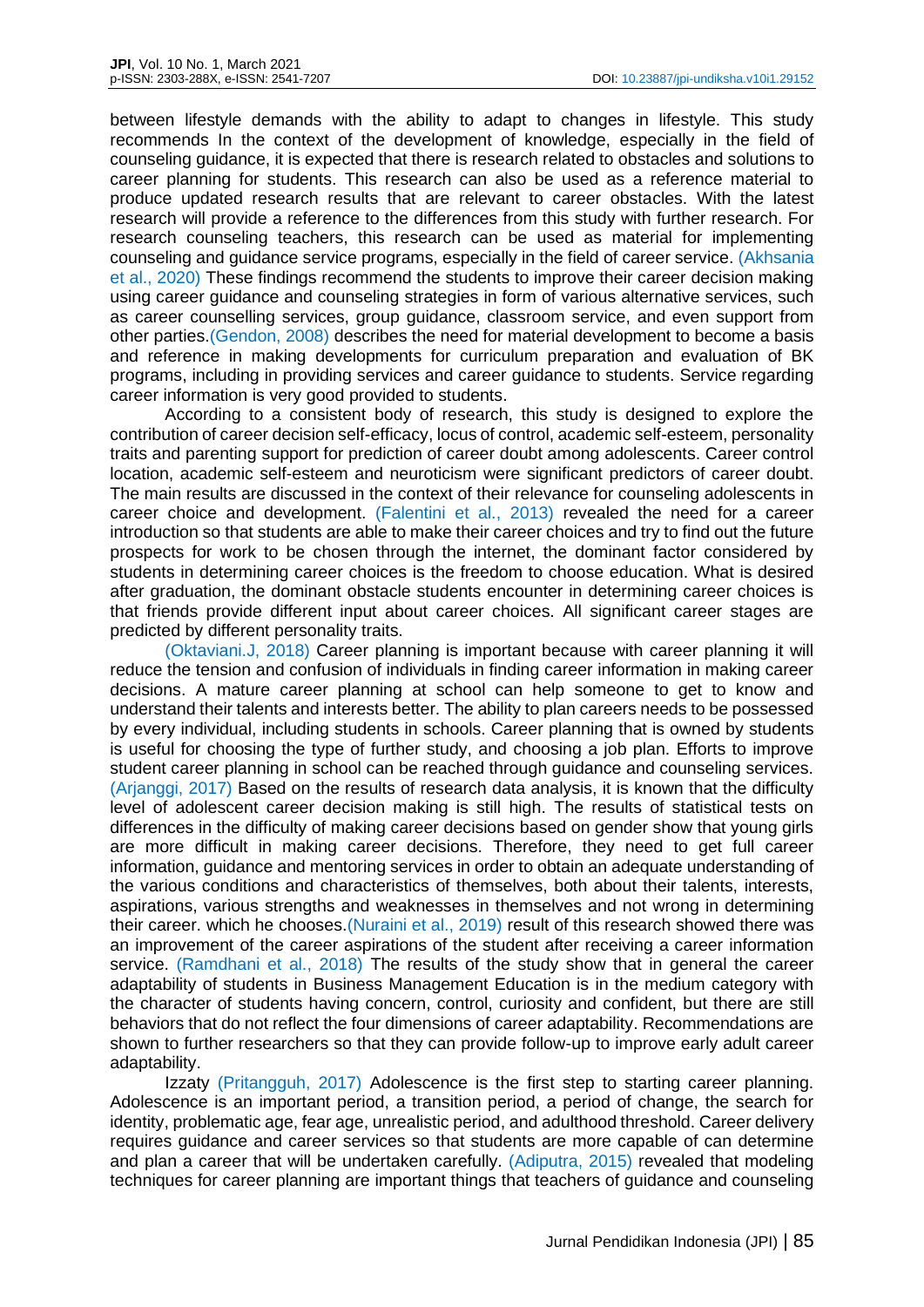must provide to students. Furthermore, Adiputra explained that by using the modeling technique for student career planning, it was able to provide a high level of effectiveness to the career choices of students who would be chosen and implemented in the future with career planning like this being able to direct and win student careers in the future, students were able to exploit their abilities and develop their abilities according to their career plans. The level of student karor knowledge increases after being given career services, so that students are better able to determine and prepare well for a career that will be undertaken in the future according to their talents, interests and abilities. The material and foundation in providing career material must be adjusted to the phases and stages of the child's age development (Kamil & Daniati, 2016).

Juwitaningrum, (2013) revealed that the phenomenon of Vocational School student confusion regarding the career to be taken. Many of the education that is being taken is not in line with the career you really want. So that career counseling is needed with introductory material and career planning, the result is that the Career Guidance program is proven to be effective in increasing student career maturity so that it is feasible to be applied in Guidance and Counseling services.(Rahmi & Puspasari, 2017) The career maturity of adolescence is at an exploratory stage (15-24 years) At this stage the individual explores various types of work, assesses himself, and has think of various career alternatives according to their abilities, adolescents who are mature in their careers will be able to complete the stage of their career development, adolescents with high career maturity tend to get information that helps and directs them in choosing a career in their future. In line (Muttaqin et al., 2017) The introduction and understanding of further education or careers is a process of stages of vocational development students towards the right career selection. Introduction and understanding of careers should be done as early as possible to avoid making mistakes in career choice. The decision to choose a particular job, position, and career is a series of consequences of decisions made by individuals during the past stages of their life. ( Mihaela & Cristina, 2015) explained that young people need counseling and guidance to be able to discover their abilities, trends and outline for their future. Career guidance and counseling should be made permanent from primary and secondary education. In delivering careers, guidelines and materials are needed to be developed and then conveyed to students regarding career planning. Most of the career issues raised in life design career counseling are career choices in the individual's life. In addition, various studies have shown that life design career counseling by determining age-appropriate material when delivering appropriate career experiences is applied in various countries, such as Portugal, Italy, the United States, and South Africa. The recommendation for content analysis is to develop life design career counseling research in Indonesia, especially in schools (Cahyawulan, 2017).

(Pujiastuti & Barat, 2018) Based on the observations and the results of the assessment, it was found that with career information services, student activities were increasing. In providing guidance regarding career information services, there should be full assistance in order to obtain an adequate understanding of the various conditions and characteristics of him, both about his talents, interests, aspirations, various strengths and weaknesses in him and not wrong in determining the career he chooses (Anwar, 2017) The collection of information about careers covers the type of career, culture, mission, areas of specialization in the career field, and current issues. This will help students understand various kinds of career information. The process of introducing and gathering career information is the main step in exploring a student's career. After students are able to know and have various information about their careers, students will plan actions and make decisions in their careers. The integration between self-understanding and self-understanding as well as gathering information about careers will make students' careers more mature, planned, systematic and in accordance with their interests and talents. (Vitale, 2016) prepares all students for college and careers, and the grant expresses greater autonomy than in the past regarding how they ensure student progress towards their readiness for the world of work later. Students are prepared to be able to find out the career goals and jobs they want to do in the future. (Eriksson et al., 2018) revealed that classical career guidance activities that aim to contribute to knowledge about the labor market, programs and courses and requirements for different educational programs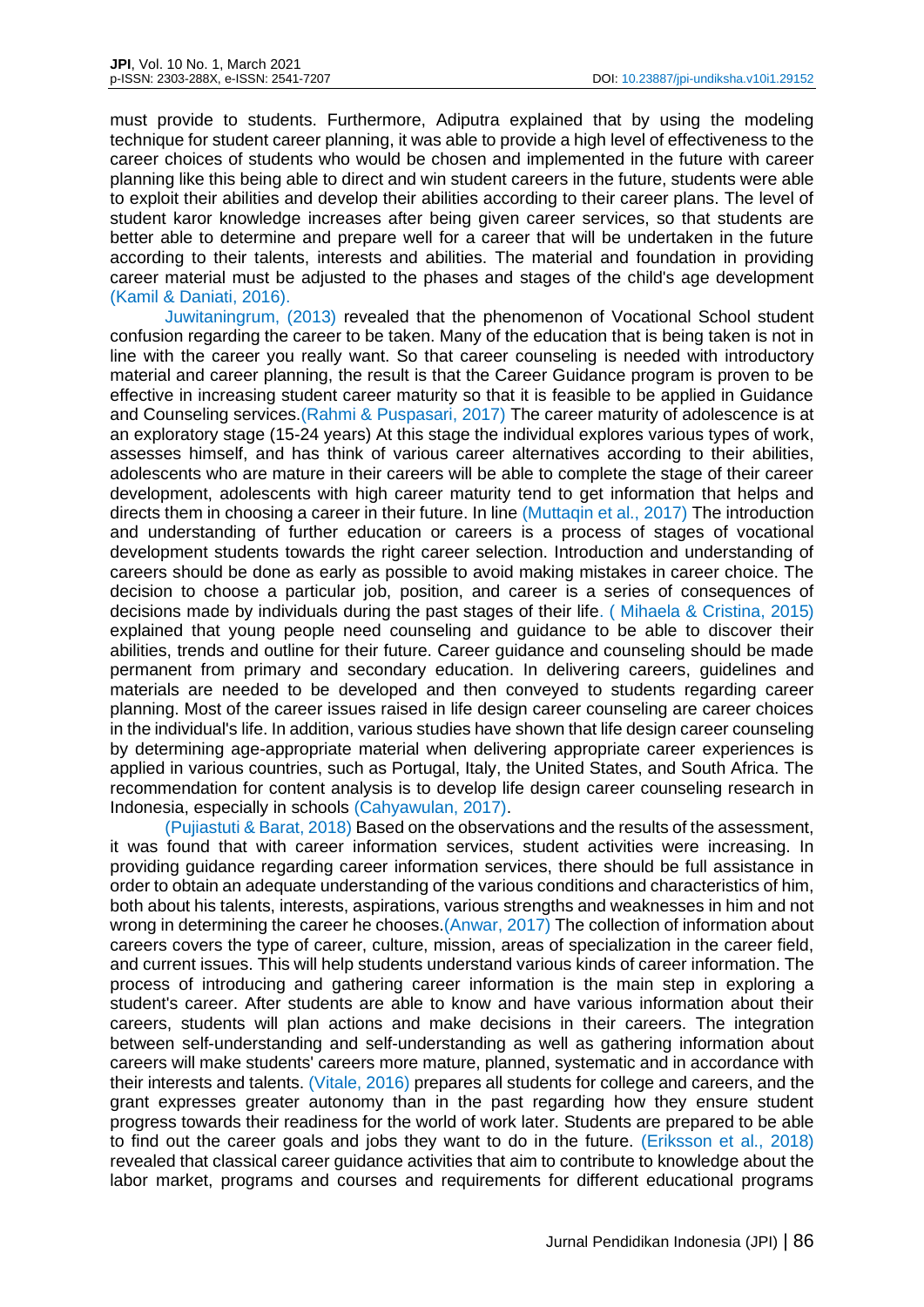might be considered more beneficial by young adults if they are organized in a combination of various level, academic. Both as group activities (exhibitions, general information / discussion) and individual activities (personal information / discussions). The relevance of this research is that it is equally related to the provision of services in the classroom.(Farozin, 2012) classical guidance is effectively used to increase the learning motivation of junior high school students in Kulon Progo with an increase contribution of 44.9%. The relevance of this research is to show that classical guidance is a service that is preventive, curative, preservative, and developmental and is an efficient way of providing information to students in a number of class units, and shows that classical guidance is very effective and efficient in providing information to a number of participants students in the form of class units. Classical guidance materials on career students in smpn based on inatbkbk instrument analysis it is hoped that it can become a reference or guide when guidance and counseling teachers will provide classical guidance services in career fields to students.

# **4. Conclusions and Suggestions**

Based on the results of research that has been done regarding INATBKBK as a basis in making material for classical guidance career guidance for junior high school students. It was found that from the 34 INTBKBK questionnaire questions there were 10 suitable questions to be used in career guidance for this semester, the ten good service materials were used, namely, recognizing abilities, interests and personality as well as direction of career trends / ideals, talents, interests in me, skills my job, my career plan, recognizing the difference between work and career, getting to know extracurricular activities in school, my future career aspirations, understanding my academic skills, recognizing obstacles in career choices, recognizing obstacles in career choices. With the career guidance provided through classical guidance it is hoped that it will help students to be more mature in preparing for the career they will undertake in the future, providing career guidance is very useful so that students are able to determine one goal for work and become a focus to be able to develop their abilities to support them career success.

## **References**

- Adiputra, S. (2015). Penggunaan Teknik Modeling Terhadap Perencanaan Karir Siswa. *Fokus Konseling*, *1*(1), 45–56. https://doi.org/10.26638/jfk.70.2099
- Agungbudiprabowo, A., Nurhudaya, N., & Budiamin, A. (2018). Efektivitas Program Bimbingan Karir Berbasis Teori Super untuk Mengembangkan Identitas Vokasional Remaja. *Jurnal Psikologi Pendidikan Dan Konseling: Jurnal Kajian Psikologi Pendidikan Dan Bimbingan Konseling*, *4*(1), 14. https://doi.org/10.26858/jpkk.v4i1.5725
- Akhsania, K. N., Basuki, T., Sugiharto, D., & Japar, M. (2020). Students ' Career Understanding and Career Decision Making Self-Efficacy in Junior High School. *Islamic Guidance and Counseling Journal*, *4*(1), 12–20. https://doi.org/10.25217/igcj.v4i1.950
- Andreea Mihaela, N., & Goga Cristina, I. (2015). a Research on the Educational Counseling and Career Guidance in Romania. *European Scientific Journal*, *2*(February), 1857– 7881.

http://citeseerx.ist.psu.edu/viewdoc/download?doi=10.1.1.679.9271&rep=rep1&type= pdf#page=36

- Andriati, N., Maulana, R., Hartinah, G., & Sukmawati, E. (2020). Pengembangan Model Layanan Informasi Berbantu Media Visual Untuk Meningkatkan Pemantapan Karier Pada Siswa Sma Negeri Di Kabupaten Kubu Raya. *Sosial Horizon: Jurnal Pendidikan Sosial, 7(1),* 104-120.
- Anwar, M. K. (2017). Model Eksplorasi Karir Sebagai Upaya Persiapan Karir Siswa Dalam Menghadapi ASEAN Global. *Gujigang*, *3*(1), 53–57. https://www.academia.edu/download/58112090/MODEL\_EKSPLORASI\_KARIR\_SEB AGAI\_UPAYA\_PERSIAPAN\_KARIR\_SISWA\_DALAM.pdf
- Arjanggi, R. (2017). Identifikasi Permasalahan Pengambilan Keputusan Karir Remaja.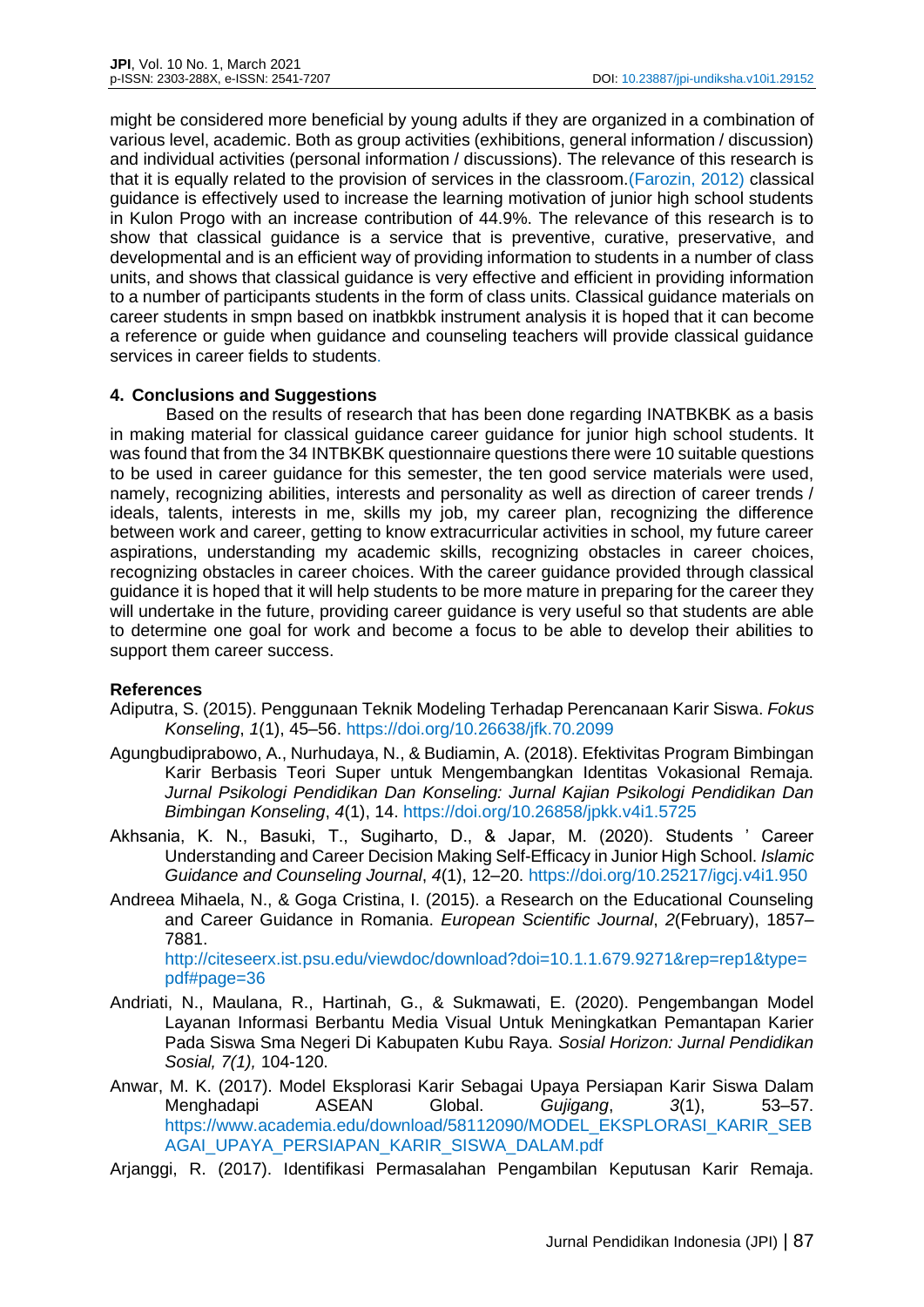*Psikologika: Jurnal Pemikiran Dan Penelitian Psikologi*, *22*(2), 28–35. https://doi.org/10.20885/psikologika.vol22.iss2.art3

- Cahyawulan, W. (2017). Konseling karier life design: analisis konten jurnal the career development quarterly tahun 2016. *Proceeding Seminar Dan Lokakarya Nasional Revitalisasi Laboratorium Dan Jurnal Ilmiah Dalam Implementasi Kurikulum Bimbingan Dan Konseling Berbasis KKNI*, 282–290.
- Eriksson, H., Högdin, S., & Isaksson, A. (2018). Education and career choices: How the school can support young people to develop knowledge and decision-making skills. *Universal Journal of Educational Research*, *6*(9), 1900–1908. https://doi.org/10.13189/ujer.2018.060907
- Falentini, F. Y., Taufik, T., & Mudjiran, M. (2013). Usaha Yang Dilakukan Siswa Dalam Menentukan Arah Pilihan Karir Dan Hambatan-Hambatan Yang Ditemui. *Konselor*, *2*(1), 310–316. https://doi.org/10.24036/02013211266-0-00
- Fandini, shella hario, & Purwoko, B. (2018). Pengembangan Adobe Flash Sebagai Media Layanan Informasi Peminatan Studi Lanjut Sma Dan Sederajat Untuk Siswa Kelas Ix Smpn 5 Sidoarjo. *Jurnal BK Unesa*, *8*(1). https://jurnalmahasiswa.unesa.ac.id/index.php/jurnal- bk-unesa/article/view/22735
- Farozin, M. (2012). Pengembangan Model Bimbingan Klasikal Untuk Meningkatan Motivasi Belajar Siswa Smp. *Jurnal Cakrawala Pendidikan*, *1*, 143–156. https://doi.org/10.21831/cp.v0i1.1472
- Hadi, S. (2017). Peran Dan Tanggung Jawab Staf Sekolah Dalam Bimbingan Dan Konseling Bagi Siswa. *Jurnal Tatsqif*, *15*(2), 211–222. https://doi.org/10.20414/jtq.v15i2.9
- Hermawan, R., & Farozin, M. (2018). The role of career exploration in career decision participants. *COUNS-EDU: The International Journal of Counseling and Education*, *3*(4), 126. https://doi.org/10.23916/0020180315640
- Juwitaningrum, I. (2013). Program Bimbingan Karir untuk Meningkatkan Kematangan Karir Siswa SMK. *PSIKOPEDAGOGIA Jurnal Bimbingan Dan Konseling*, *2*(2), 132. https://doi.org/10.12928/psikopedagogia.v2i2.2580
- Kamil, B., & Daniati, D. (2016). Layanan Informasi Karir dalam Meningkatkan Kematangan Karir pada Peserta Didik Kelas X Di Sekolah Madrasah Aliyah Qudsiyah Kotabumi Lampung Utara Tahun Pelajaran 2016/2017. *KONSELI: Jurnal Bimbingan Dan Konseling (E-Journal)*, *3*(2), 175–190. http://www.ejournal.radenintan.ac.id/index.php/konseli/article/view/565
- Keumala, E., Nurihsan, J., & Budiamin, A. (2018). The Development of Career Learning Program with Modeling Technique to Improve Student Career Awareness. *Islamic Guidance and Counseling Journal*, *1*(2), 53. https://doi.org/10.25217/igcj.v1i2.270
- Lestari, I. (2017). Meningkatkan Kematangan Remaja Melalui Bimbingan Karir Berbasis Life Skills. *Jurnal Konseling Gusjigang*, *3*(1), 21. https://core.ac.uk/download/pdf/304202219.pdf
- Mukhtar, M., Yusuf, S., & Budiamin, A. (2016). Program Layanan Bimbingan Klasikal untuk Meningkatkan Self-Control Siswa. *PSIKOPEDAGOGIA Jurnal Bimbingan Dan Konseling*, *5*(1), 1. https://doi.org/10.12928/psikopedagogia.v5i1.4473
- Mulawarman, M., Susilawati, S., Syifa, L., & Rifani, E. (2020). Classroom Guidance Strategy with Flipped Method in Guidance and Counseling Services at Indonesia Schools in the Digital Era. *Islamic Guidance and Counseling Journal*, *3*(2), 61–74. https://doi.org/10.25217/igcj.v3i2.646
- Muspawi, M. (2017). Menata Pengembangan Karier Sumber Daya Manusia Organisasi. *Jurnal Ilmiah Universitas Batanghari Jambi V*, *17*(1), 114–122. http://dx.doi.org/10.33087/jiubj.v17i1.108
- Muttaqin, R., Wagimin, & Tadjri, I. (2017). Keefektifan Layanan Informasi Karier Berbantuan Video Interaktif dan Live Modeling untuk Meningkatkan Pemahaman Karier Siswa